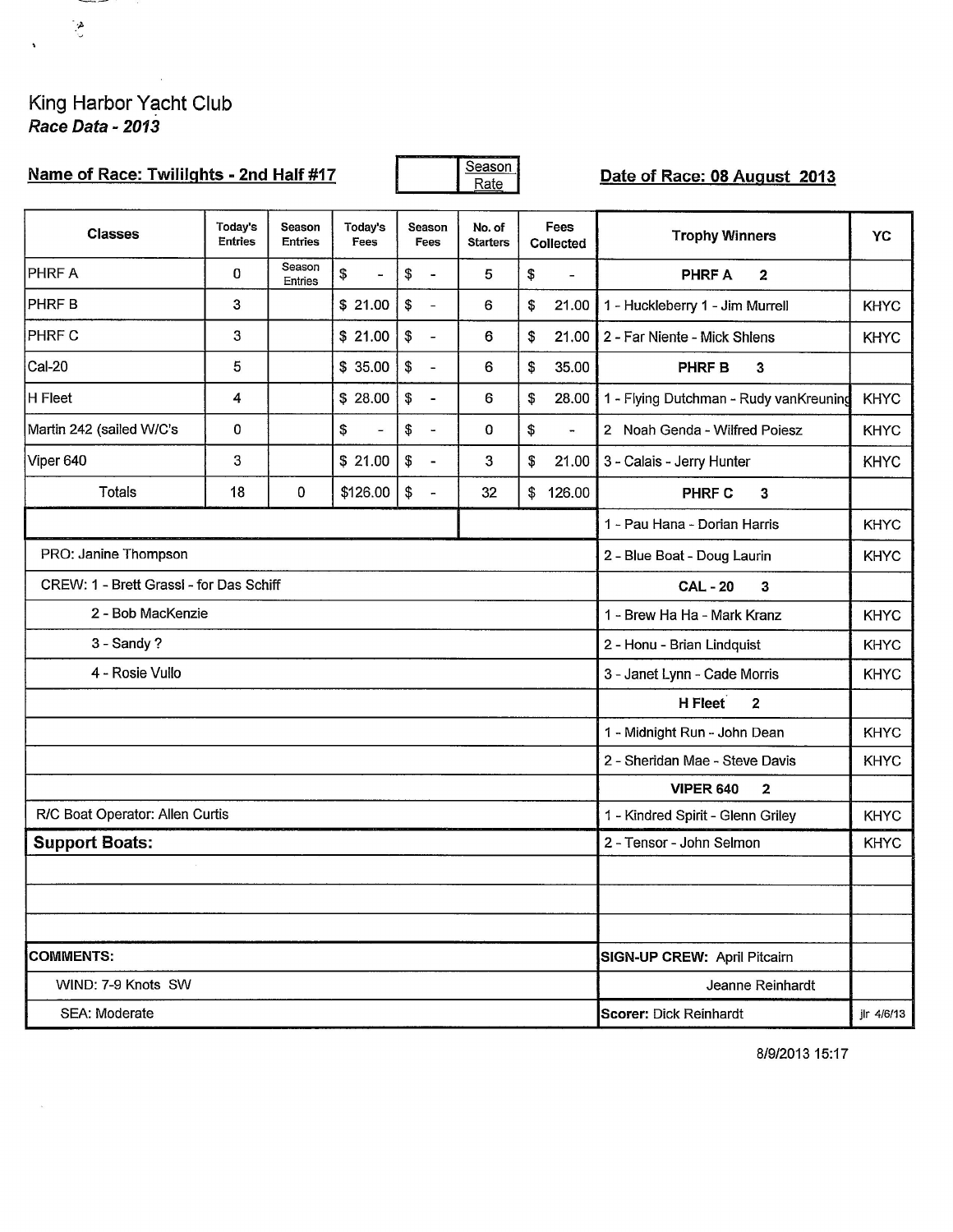## **2013 KHYC TWILIGHTS #17**

Race Date: 8 Aug 2013

Wind Speed: 7-9 kn

POR: Janine Thompson

|               | Div<br><b>Rank</b> | <b>OvAll</b> | Rank Sail No. | <b>Boat Name</b>                   | <b>Owner / Skipper</b>      | Rating           | Finish<br><b>Time</b> | <b>Elapsed</b><br><b>Time</b> | Corrected<br><b>Time</b> | <b>Boat Type</b> | Club        |
|---------------|--------------------|--------------|---------------|------------------------------------|-----------------------------|------------------|-----------------------|-------------------------------|--------------------------|------------------|-------------|
| PHRF-A        |                    |              |               | Time on Time / Start Time 18:20:00 |                             |                  |                       |                               |                          |                  |             |
|               |                    | 18           | 15            | Huckleberry 2 $(*)$                | Jim Murrell                 | 54               | 19:31:06              | 01:11:06                      | 01:16:31                 | Farr 30          | <b>KHYC</b> |
|               | $\mathbf{2}$       | 19           | 37            | Far Niente (*)                     | Mick Shlens                 | $\boldsymbol{0}$ | 19:24:46              | 01:04:46                      | 01:16:33                 | Far40-2          | <b>KHYC</b> |
|               | 3                  | 23           | 4417          | Distraxion $(*)$                   | Jeffery Coyle               | 36               | 19:30:11              | 01:10:11                      | 01:17:51                 | Xp44             | <b>KHYC</b> |
|               | 4                  | 24           | 7311          | JATO $(*)$                         | Bill Webster/ Mike Moorhead | 36               | 19:30:54              | 01:10:54                      | 01:18:39                 | J 111            | <b>KHYC</b> |
|               | 5                  | 27           | 35008         | Deja Vu $(*)$                      | Tom Payne                   | 42               | 19:32:52              | 01:12:52                      | 01:20:00                 | D35              | <b>RBYC</b> |
| <b>PHRF-B</b> |                    |              |               | Time on Time / Start Time 18:25:00 |                             |                  |                       |                               |                          |                  |             |
|               |                    | 16           | 87027         | <b>Flying Dutchman</b>             | Rudy Van K./ Jason Herring  | 93               | 19:38:59              | 01:13:59                      | 01:14:47                 | Hobie 33         | <b>KHYC</b> |
|               | $\overline{2}$     | 17           | 46879         | Noah Genda                         | Wilfred Poiesz              | 81               | 19:38:53              | 01:13:53                      | 01:16:06                 | SPTS29           | <b>KHYC</b> |
|               | 3                  | 21           | 46575         | Calais                             | Jerry Hunter                | 81               | 19:39:52              | 01:14:52                      | 01:17:07                 | Dencho 33        | <b>KHYC</b> |
|               | 4                  | 22           | 42757         | Tigger $(*)$                       | Fred & Suzanne Cottrell     | 84               | 19:40:26              | 01:15:26                      | 01:17:20                 | J 33             | <b>KHYC</b> |
|               | 5                  | 25           | 97626         | Nitro                              | John Messenger              | 84               | 19:42:03              | 01:17:03                      | 01:19:00                 | J 33             | <b>KHYC</b> |
|               | 6                  | 26           | 87309         | Priorities (*)                     | Bob Cole                    | 99               | 19:44:11              | 01:19:11                      | 01:19:18                 | Olson 30         | <b>KHYC</b> |
| <b>PHRF-C</b> |                    |              |               | Time on Time / Start Time 18:30:00 |                             |                  |                       |                               |                          |                  |             |
|               |                    | 6            | 46522         | Pau Hana                           | Dorian Harris               | 150              | 19:29:12              | 00:59:12                      | 00:54:58                 | Martin 242       | <b>KHYC</b> |
|               | 2                  | 7            | 28124         | No Way $! (*)$                     | Don Souther                 | 138              | 19:29:23              | 00:59:23                      | 00:56:06                 | $B-25$           | <b>KHYC</b> |
|               | 3                  | 8            | 100           | <b>Blue Boat</b>                   | Doug Laurin                 | 150              | 19:31:04              | 01:01:04                      | 00:56:42                 | Martin 242       | <b>KHYC</b> |
|               | 4                  | 9            | 97321         | Bad Wolf $(*)$                     | Len Abbeduto                | 150              | 19:31:15              | 01:01:15                      | 00:56:53                 | Martin 242       | <b>KHYC</b> |
|               | 5                  | 10           | 207           | SailS Coll (*)                     | Julie Coll/ Nancy Roe       | 150              | 19:31:40              | 01:01:40                      | 00:57:16                 | Martin 242       | <b>KHYC</b> |
| <b>DNF</b>    | 7                  | 33           | 46470         | Velocirapter - NS                  | Udo Kolter                  | 151              |                       |                               |                          | <b>B</b> 25      | <b>KHYC</b> |
|               |                    |              |               |                                    |                             |                  |                       |                               |                          |                  |             |